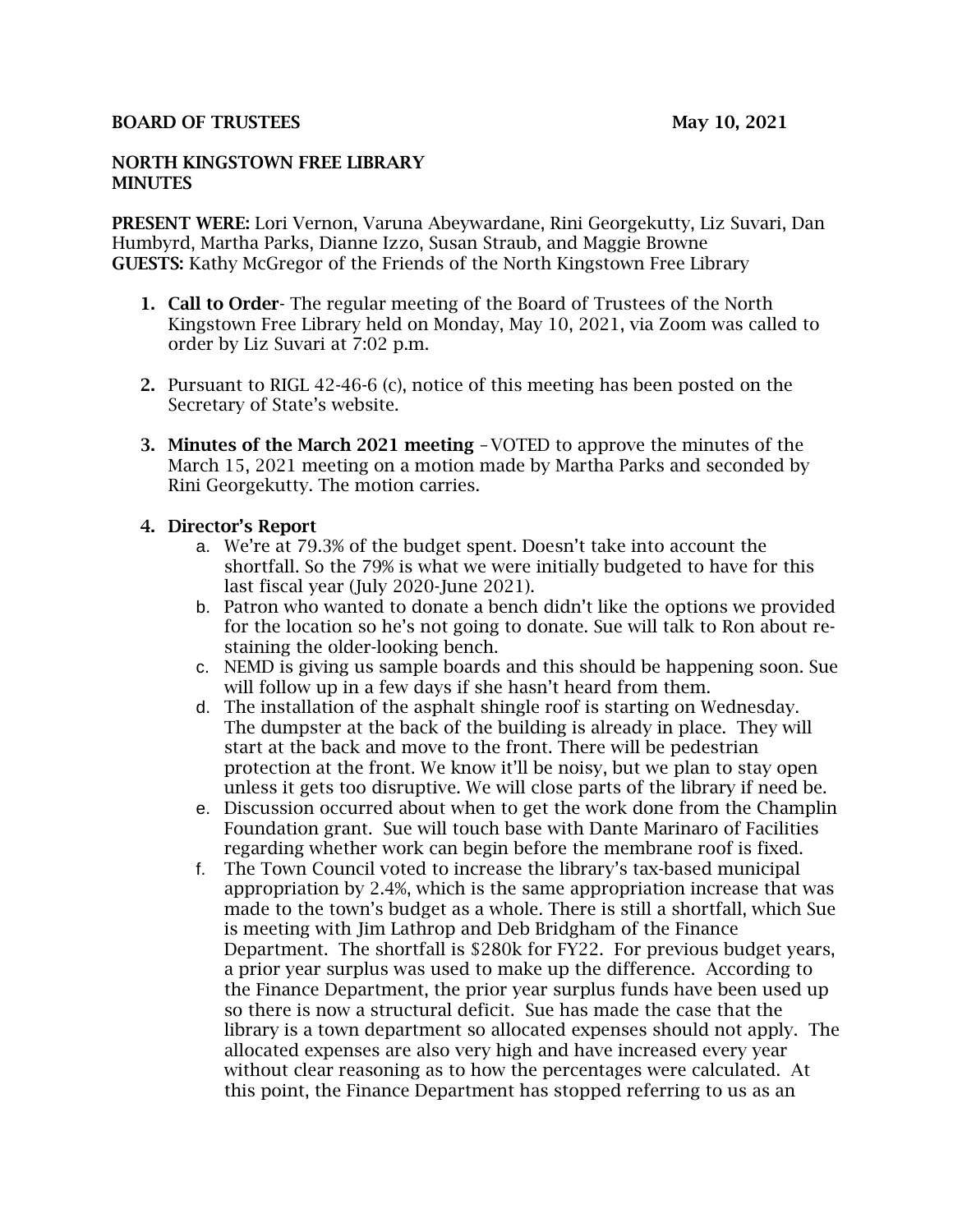enterprise fund, but the allocated expenses portion of the budget narrative does not make that clear. Jim Lathrop said that a memorandum of understanding could be drafted to say that the allocated expenses would not rise by more than a certain percentage from year to year. This has not been offered before. Discussion ensued regarding what policy states that town expenses should be allocated to the library. The question was asked whether this meets the maintenance of effort standard. Sue will contact Karen Mellor about that. Trustees are hesitant to meet with Jim unless he provides a written explanation of his plan well before the meeting so that they have an opportunity to review it. We had no understanding of where this year's allocated expense figures were coming from, especially since the numbers were provided to Sue the day before the Town Council budget hearings. Lori proposed having a meeting with the council, town manager and Jim to hear a full explanation and give the Board the opportunity to ask questions. Sue will tell Ralph and Jim that board members want to meet with them to hear their explanation and will prepare a document that shows the increase in allocated expenses from year to year.

- g. We're following the state guidelines from the Office of Library and Information services regarding relaxing coronavirus-related restrictions. We will be reinstating more public computer workstations in the near future due to indoor spacing recommendations being lowered from 6 feet to 3 feet We've drafted reasonable accommodations for patrons who refuse to wear a mask in the library.
- h. Donations:
	- i. \$200 on 3/20/21 from Anne & Robert Rothenberg
	- ii. \$500 on 5/3/21 from the Benevity Community Impact Fund

The board VOTED to accept these donations with gratitude with a motion made by Dan Humbyrd and seconded by Lori Vernon. The motion carries.

i. Sue provided an explanation of the new YTD budget reports that she brought to the meeting and will be providing to the Board at regular meetings going forward. Generating the reports using MUNIS, the town's accounting software, makes it so that more information about spending in particular categories will be available to the Board.

### 5. Friends of the Library Report

- a. At the April meeting, the Friends elected a new slate of officers. This was the 65th annual April meeting for the Friends!
- b. The Friends have gone from 11 to 9 board members. They are not replacing two board members who recently retired. Discussion ensued amongst the Board and Kathy McGregor about getting the word out more about the museum passes.
- c. The town continues to work on adding a sign that will indicate where the walking path to the library and Academy Cove begins.
- d. As of March, membership has reached \$18k+! Sales from the Book Nook have fully recovered to pre-pandemic levels (since October 2020). Book sales from April 2021 are the highest they've been since April 2015. An